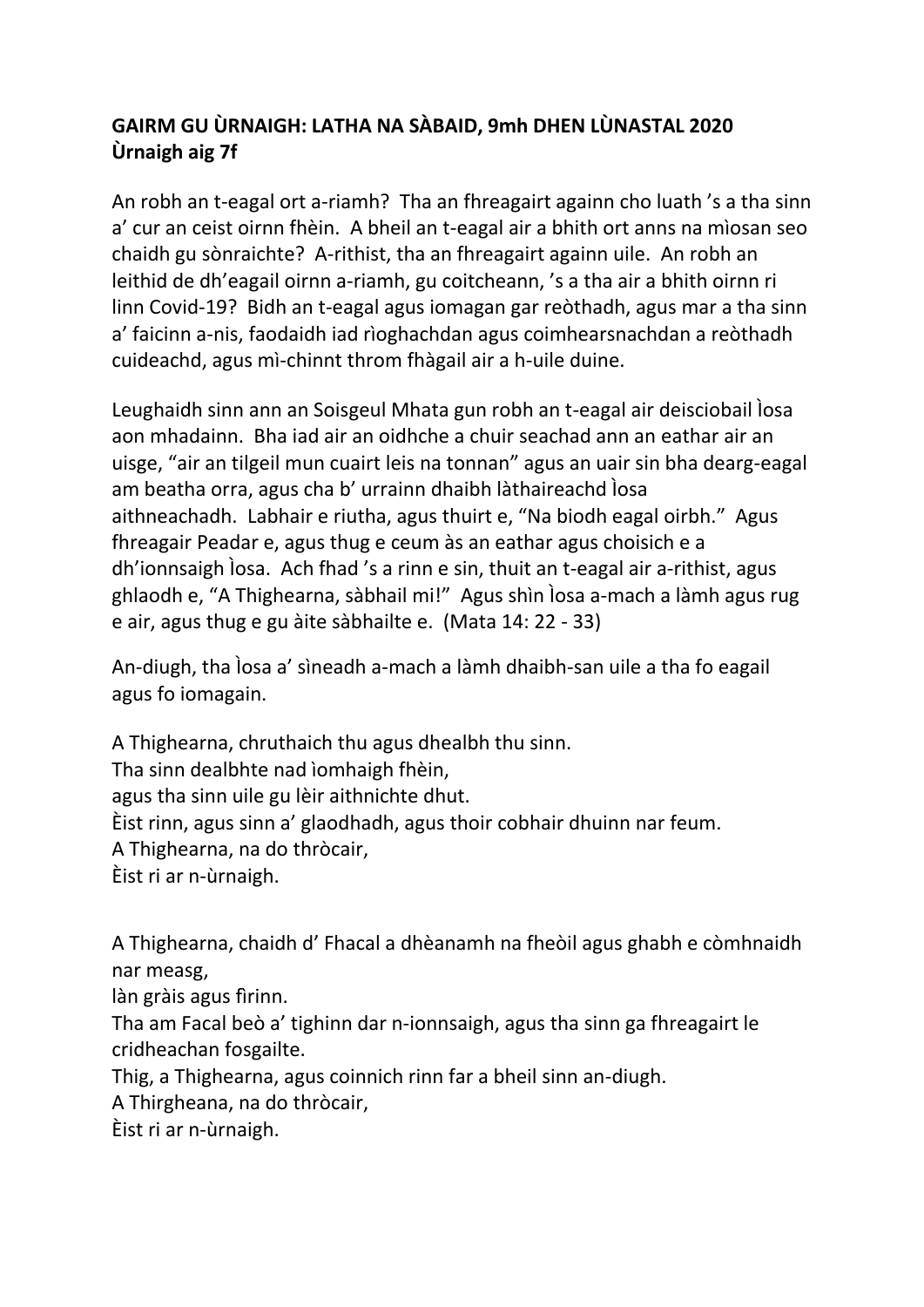A Thighearna, tha thu a' faicinn gach rud a thachras mu thimcheall oirnn, agus o d' fhradharc chan eil nì sam bith falaichte. Tha thu a' faicinn na tonnan a tha gar tilgeadh, agus stoirm nan seachd sìon. Thig, a Thighearna, agus deònaich dhuinn cobhair nar feum. A Thighearna, na do thròcair,

Èist ri ar n-ùrnaigh.

A Thighearna, tha do làthaireachd air fhoillseachadh ann am beatha do Mhic. Tha e eòlach oirnn, tha e ag eadar-ghuide air ar son. Deònaich gun cluinn e sinn nuair a tha sinn iomaganach, agus gum freagair e sinn nuair a tha sinn fo eagal. A Thighearna, na do thròcair, Èist ri ar n-ùrnaigh.

A Thighearna, tha thu a' brosnachadh ar creideimh, ach tha sinn ag aideachadh gu bheil ar creideamh lag. Èist rinn nuair a ghlaodhas sinn, "A Thighearna, sàbhail mi!" Agus sìn a-mach do làmh dhaibh-san uile a tha ag glaodhadh riut an-diugh. A Thighearna, na do thròcair, Èist ri ar n-ùrnaigh.

Soidhnichte:

- An Ceart Urramach Màrtainn Fair, Moderàtor Àrd-Sheanadh Eaglais na h-Alba
- Am Fìor Urramach Leo Cushley, Àrd-Easbaig Chill Rìmhinn agus Dùn Èideann
- Am Fìor Urramach Marcus Strange, Primus as leth Colaiste nan Easbaigean, Eaglais Easbaigeach na h-Alba
- An t-Urramach Iain Fulton, Moderàtor, Eaglais Shaor Aonaichte na h-Alba
- An t-Urramach Daibhidh Pickering, Moderàtor, Eaglais Ath-Leasaichte Aonaichte (Alba)
- An t-Urramach Màrtainn Hodson, Àrd-Stiùiriche, Aonadh Baisteach na h-Alba